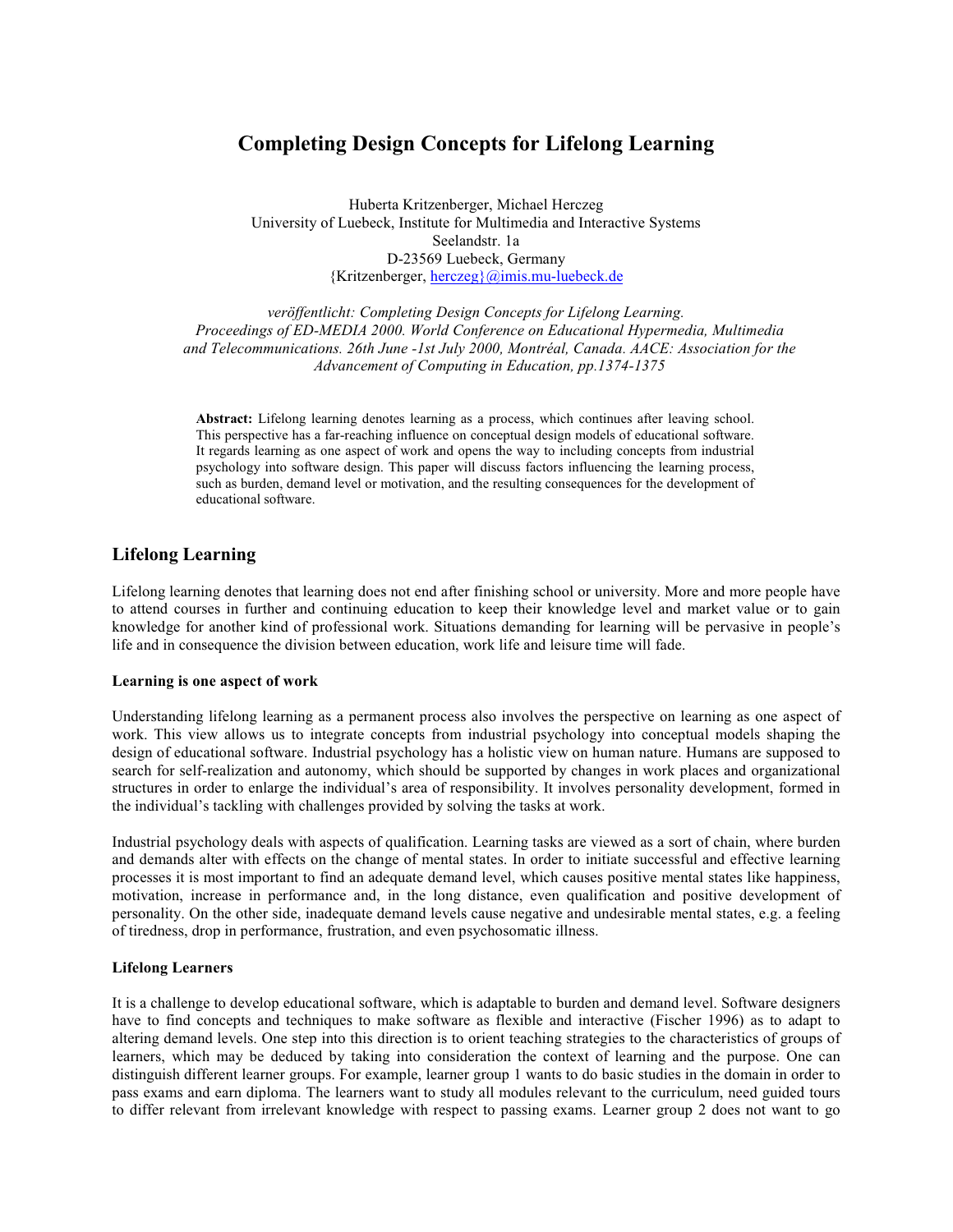through all the knowledge modules offered in the database, but wants to study only some modules for task-oriented knowledge acquisition. Often a current problem or a knowledge gap is the starting point for learning. Learner group 3 is characterized by exploring the knowledge domain according to personal interests. The behavior of learners in this group is comparable to browsing libraries, reading books and magazines.

## **Conceptual Modeling**

The important role of the conceptual model for the development of educational software has been strengthened by didactics as well as by software-ergonomics (Herczeg 1994). With this background in mind, we want to ask what kind of conceptual models do developers of educational software have in mind.

### **Theories of Learning and Teaching**

Theories of learning and teaching, which are mainly derived from psychology, normally shape the conceptual models of educational software developers. Examples are behaviorism, cognitive information processing, theories on constructive and situated learning. In the early phase of computer-based training, dominated by behaviorism, reinforcement, serial ordering, small chunking were seen as the basic mechanism enabling learning processes. Information processing approaches focused on cognitive aspects of knowledge representation like conceptualization or schemata. Other theories strengthen the vital role of experience for the learner's perception and activities in knowledge construction, which change cognitive structures (Bonner 1998), stressing the importance of communication and social negotiation as inevitable for learning processes to occur.

### **Task Analysis**

Learning theories focus on either behavioral or on cognitive aspects of the learning process. However, softwareergonomics claims that conceptual modeling should also take into consideration the domain, the user's skills and experiences, certain cognitive aspects (like memory capacity, laws of perception etc.), and also the task and the context of completing the task. Especially task and task contexts have been neglected by current psychological theories. Task analysis intends to reveal relevant characteristics of the learner and her or his task (Herczeg 1999). Some aspects of the learner's task have been discussed in the section on lifelong learners. The three groups mentioned above may further differ according to aspects like previous knowledge, learning style and motivation. For example, not the aspect of being motivated is important, but the reasons that cause motivation. That is, the distinction between intrinsic and extrinsic motivation, as intrinsic motivated learners will hardly ever need external stimuli, whereas others do.

## **Summary**

Regarding lifelong learning as one aspect of work enriches developer's conceptual models with concepts from industrial psychology. An important aspect is task analysis in order to shape the task according to demand levels. Task orientation means that interests and engagement are caused by characteristics of the task itself. The conditions are to give a person as much control as possible over the subtask and over the devices for task completion. Furthermore, the task has to be structured in a way that the level of burden and demands is adequate. Too simple or less structured tasks will result in monotony or disappointment. More research on this subject is needed in order to develop educational software with a more holistic model of the learner, and by the way improving job and learning conditions, and last but not least preventing illness.

## **References**

Bonner, J. (1988): Implications of Cognitive Theory for Instructional Design. Educational Communication and Technology Journal 36, pp. 3-14

Fischer, G. (1996): Making Learning Part of Life. Beyond the "Gift Wrapping" Approach to Technology. Presentation on the NSF Symposium "Learning and Intelligent Systems", June 26<sup>th</sup>. URL: http://www.colorade.edu/UWRP/cyber/fisc.html